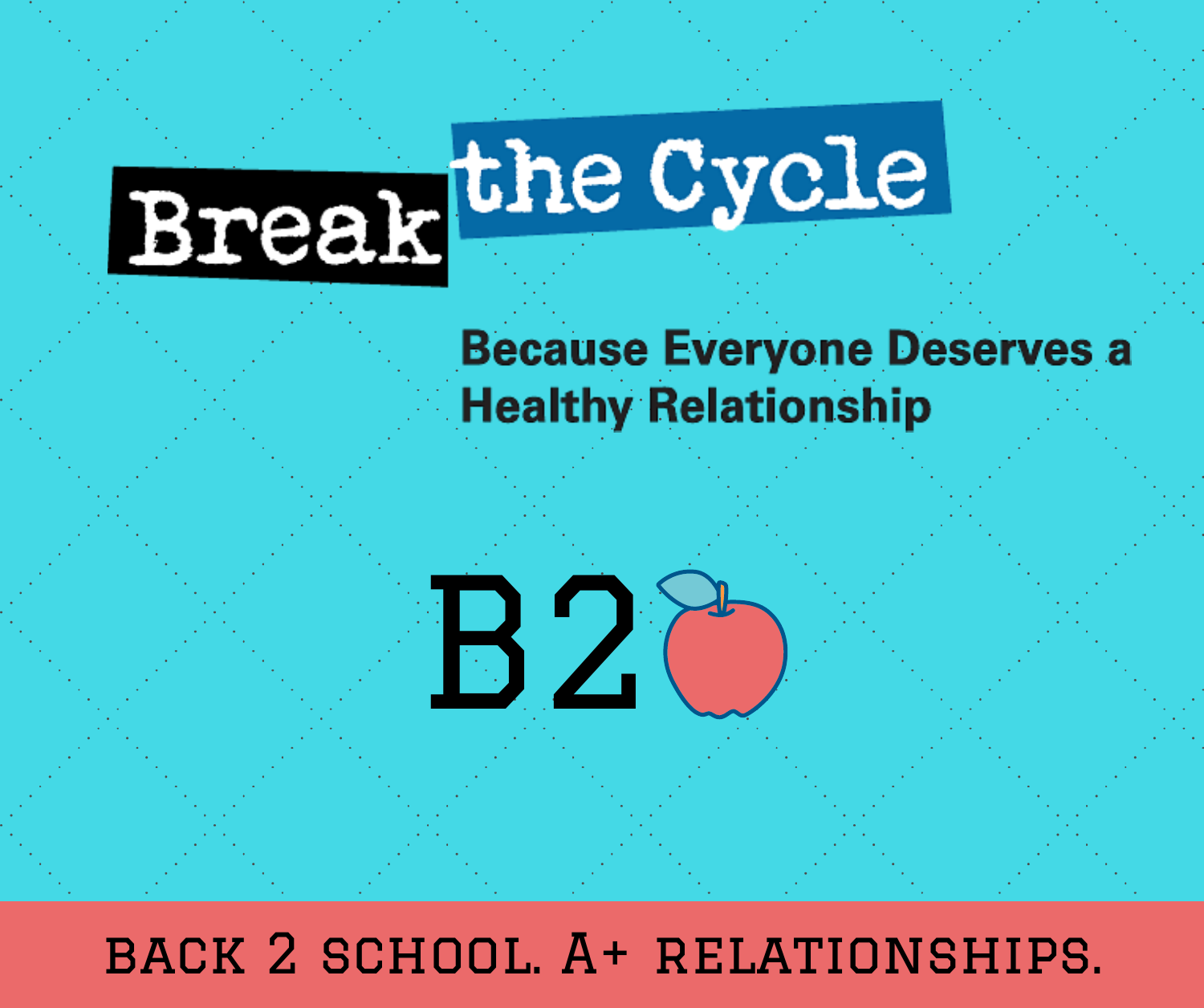**B28** 



**Because Everyone Deserves a Healthy Relationship** 

Despite growing numbers of youth openly disclosing that they identify as lesbian, gay, bisexual, transgender, queer or questioning (LGBTQ)\* during their school-age years, LGBTQ\* youth remain a vulnerable population across the nation.

#### why LGBTQ\* inclusivity matters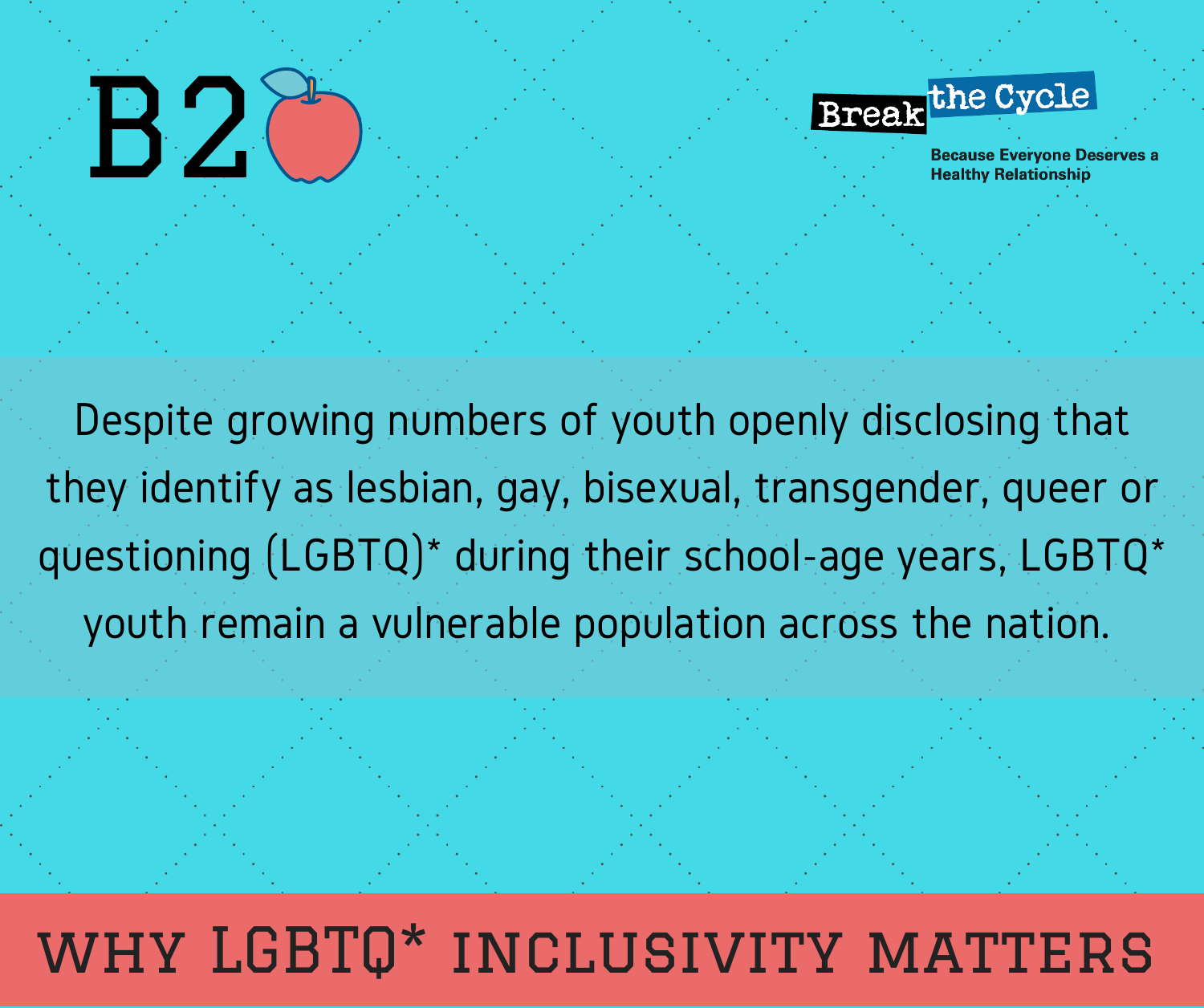## **B28**



**Because Everyone Deserves a Healthy Relationship** 

#### experience physical dating violence; that's 2x more than their heterosexual peers 17% of LGB high school students

Kann L, Olsen EO, McManus T, et al. Sexual Identity, Sex of Sexual Contacts, and Health-Related Behaviors Among Students in Grades 9–12 — United States and Selected Sites, 2015. MMWR Surveill Summ 2016;65(No. SS9):1–202. DOI: http://dx.doi.org/10.15585/mmwr.ss6509a1.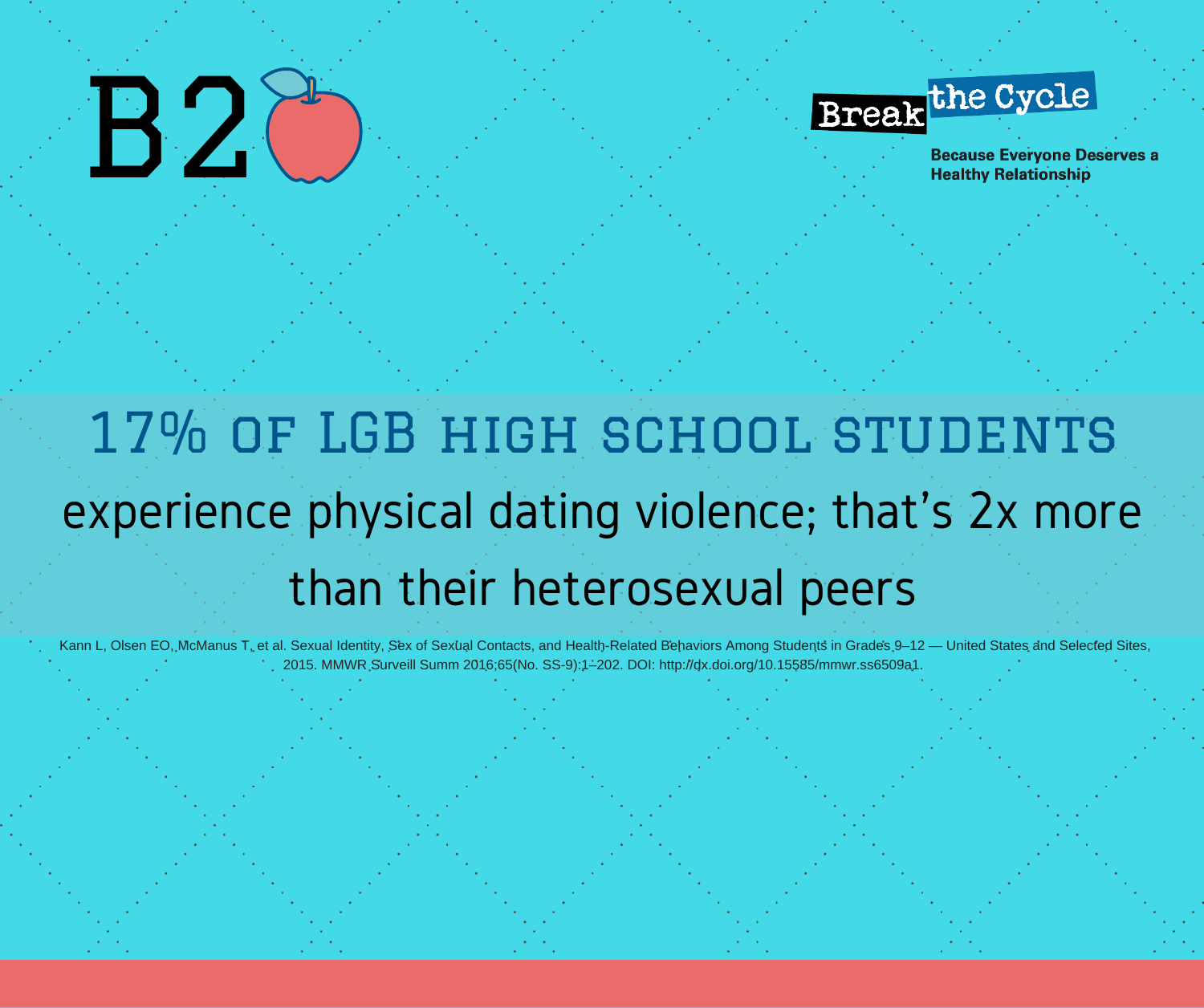**B28** 



**Because Everyone Deserves a Healthy Relationship** 

#### experience sexual dating violence; that's over 2x that of their heterosexual peers About 23% of LGB high school students

Kann L, Olsen EO, McManus T, et al. Sexual Identity, Sex of Sexual Contacts, and Health-Related Behaviors Among Students in Grades 9–12 — United States and Selected Sites, 2015. MMWR Surveill Summ 2016;65(No. SS9):1–202. DOI: http://dx.doi.org/10.15585/mmwr.ss6509a1.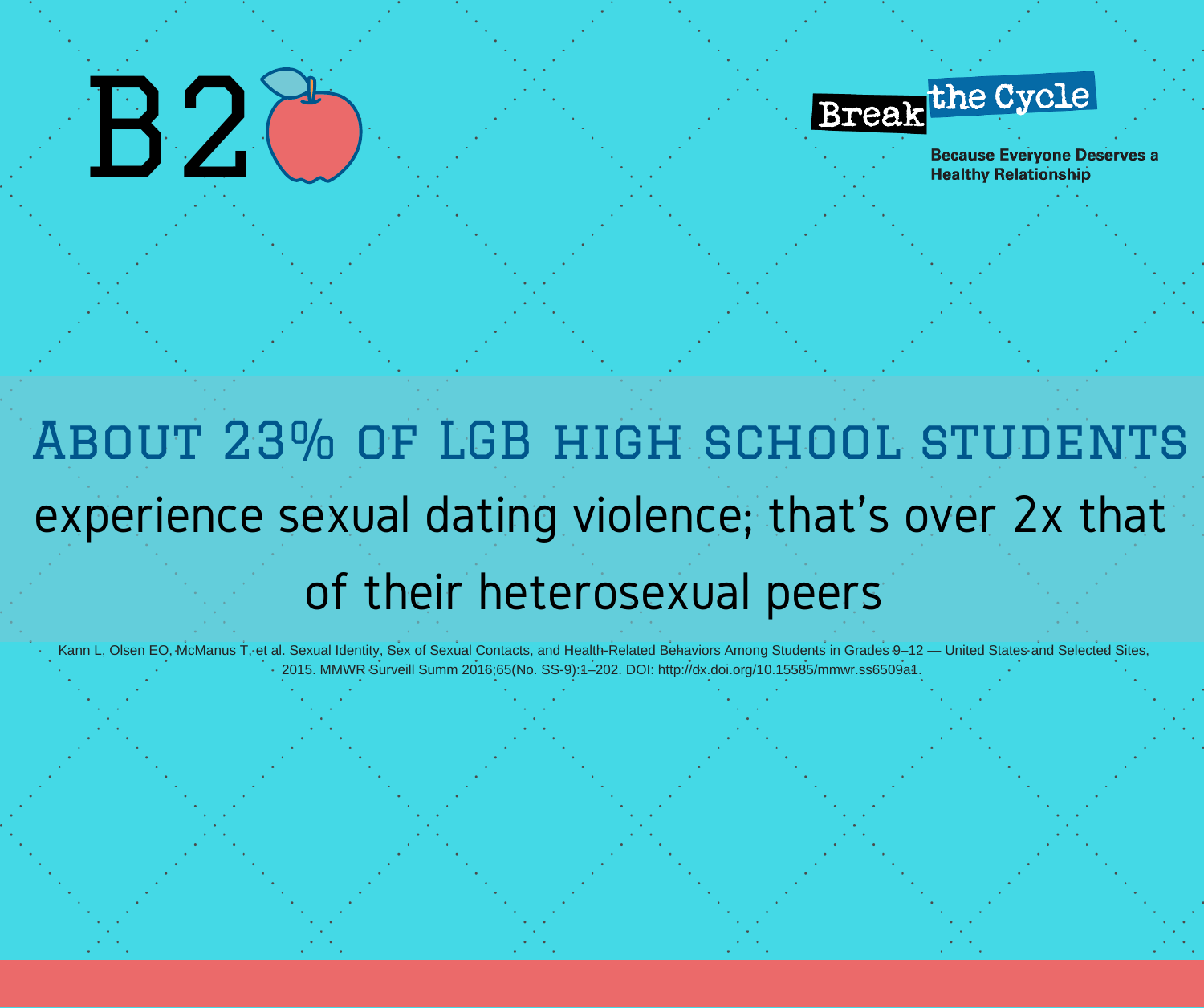



#### report being electronically bullied 28% of LGB high school students

Kann L, Olsen EO, McManus T, et al. Sexual Identity, Sex of Sexual Contacts, and Health-Related Behaviors Among Students in Grades 9–12 — United States and Selected Sites, 2015. MMWR Surveill Summ 2016;65(No. SS-9):1-202. DOI: http://dx.doi.org/10.15585/mmwr.ss6509a1.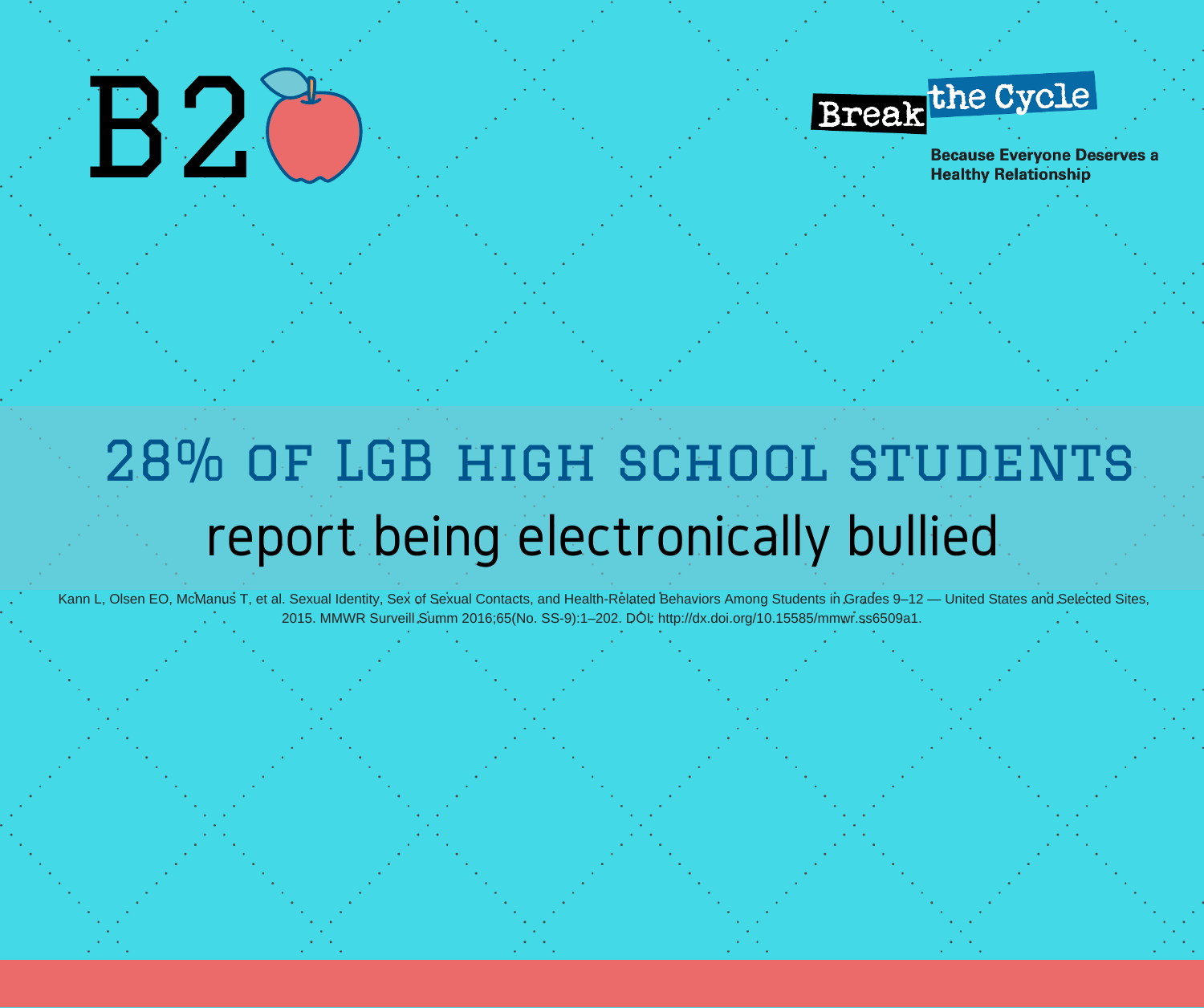



### did not go to school because they felt unsafe at or on their way to or from school Almost 13% of LGB high school students

Kann L, Olsen EO, McManus T, et al. Sexual Identity, Sex of Sexual Contacts, and Health-Related Behaviors Among Students in Grades 9–12 — United States and Selected Sites, 2015. MMWR Surveill Summ 2016;65(No. SS-9):1-202. DOI: http://dx.doi.org/10.15585/mmwr.ss6509a1.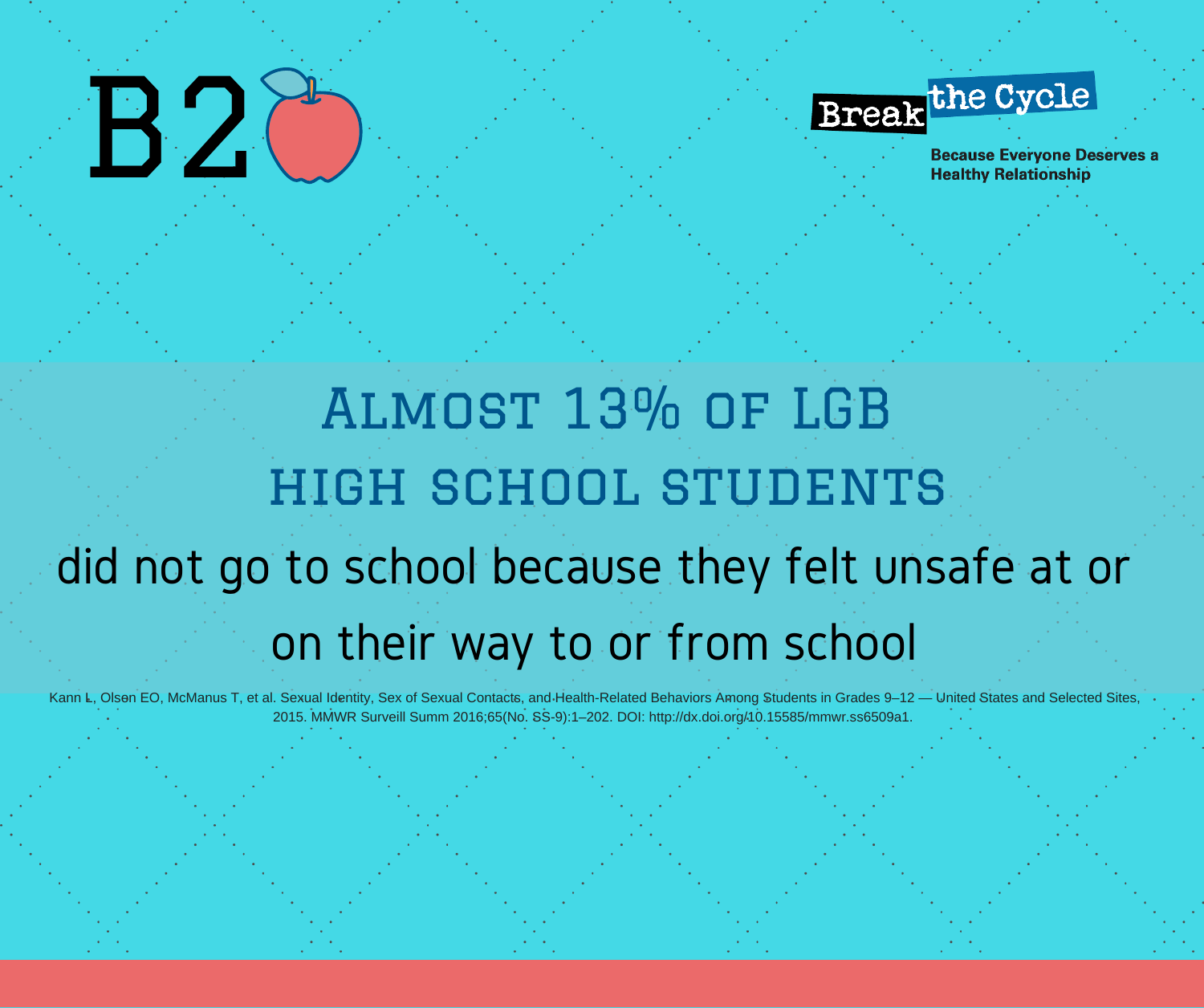



#### LGB high school students reported being physically forced to have sexual intercourse over 3x more than their heterosexual peers

Kann L, Olsen EO, McManus T, et al. Sexual Identity, Sex of Sexual Contacts, and Health-Related Behaviors Among Students in Grades 9–12 — United States and Selected Sites, 2015. MMWR Surveill Summ 2016;65(No. SS9):1–202. DOI: http://dx.doi.org/10.15585/mmwr.ss6509a1.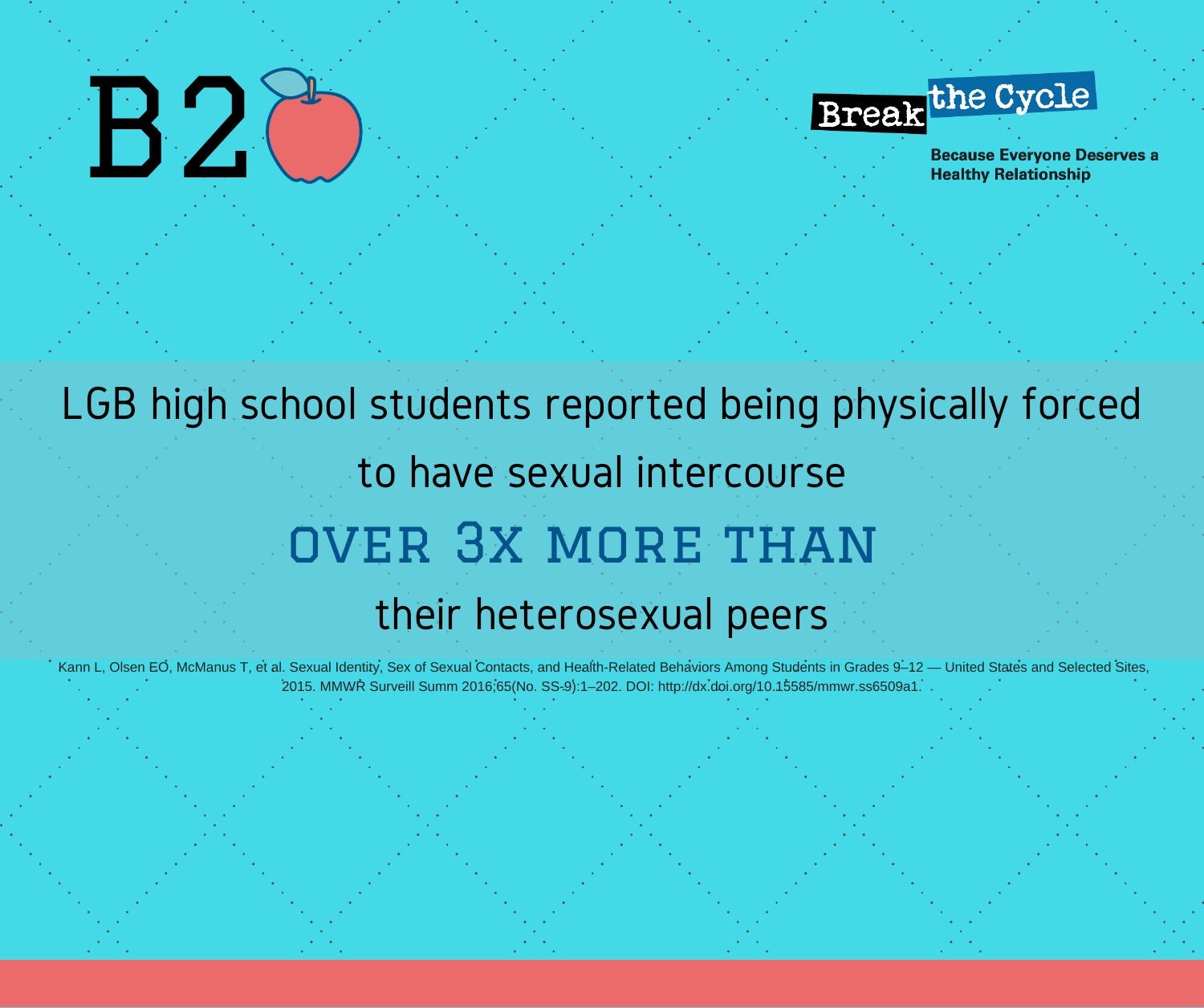



#### have been bullied on school property About 34% of LGB high school students

Kann L, Olsen EO, McManus T, et al. Sexual Identity, Sex of Sexual Contacts, and Health-Related Behaviors Among Students in Grades 9–12 — United States and Selected Sites, 2015. MMWR Surveill Summ 2016;65(No. SS-9):1-202. DOI: http://dx.doi.org/10.15585/mmwr.ss6509a1.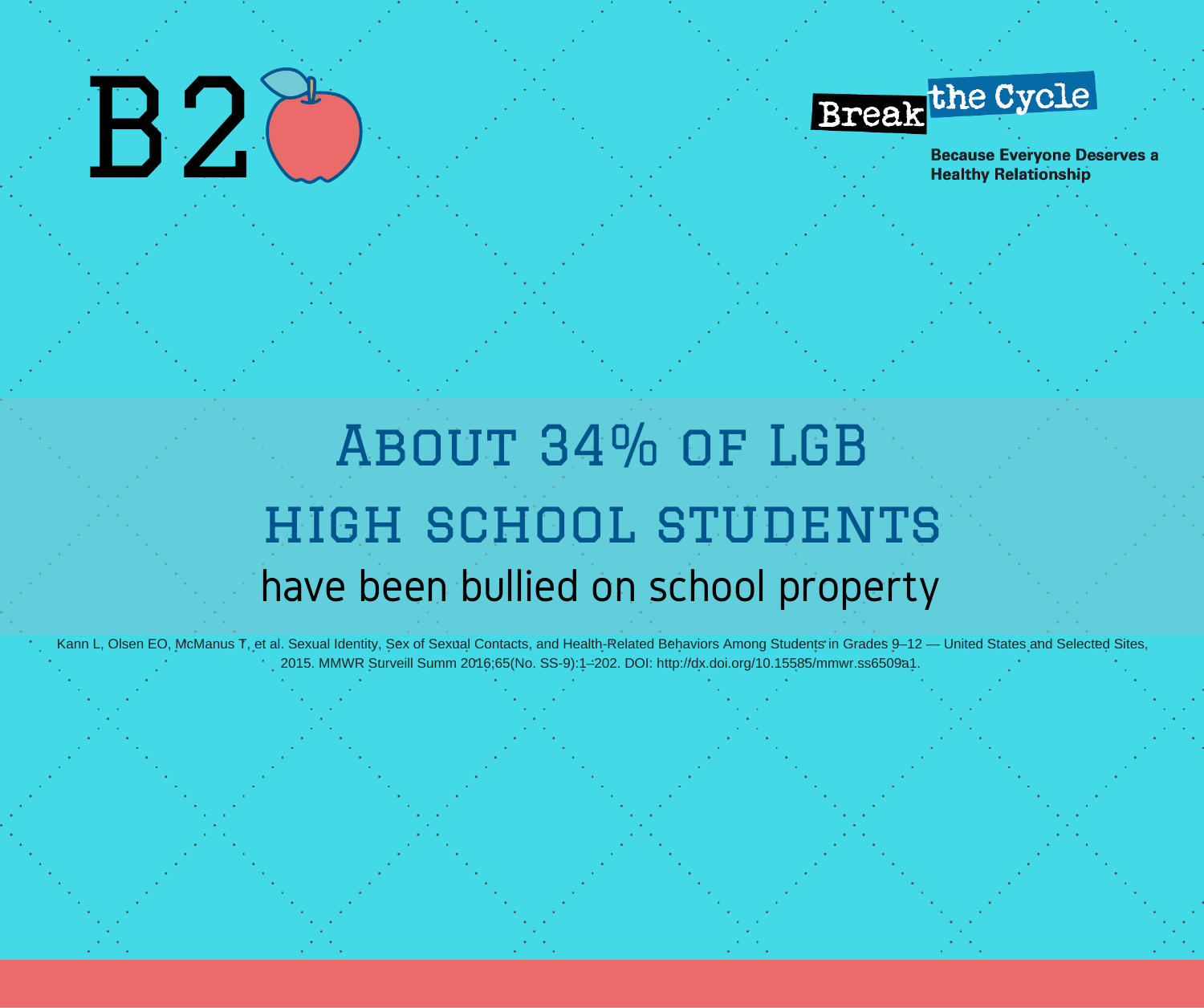



#### In a study of over 150,000 students at 27 universities, transgender individuals experienced the highest rate of sexual assault at 24%

Cantor, D., Fisher, B., Chibnall, S., Townsend, R., Lee, H., Bruce, C., & Thomas, G. (2015). Report on the AAU Campus Climate Survey on Sexual Assault and Sexual Misconduct. Retrieved from https://www.aau.edu/uploadedFiles/AAU\_Publications/AAU\_Reports/Sexual\_Assault\_Campus\_Survey/AAU\_Campus\_Climate\_Survey\_12\_14\_15.pdf.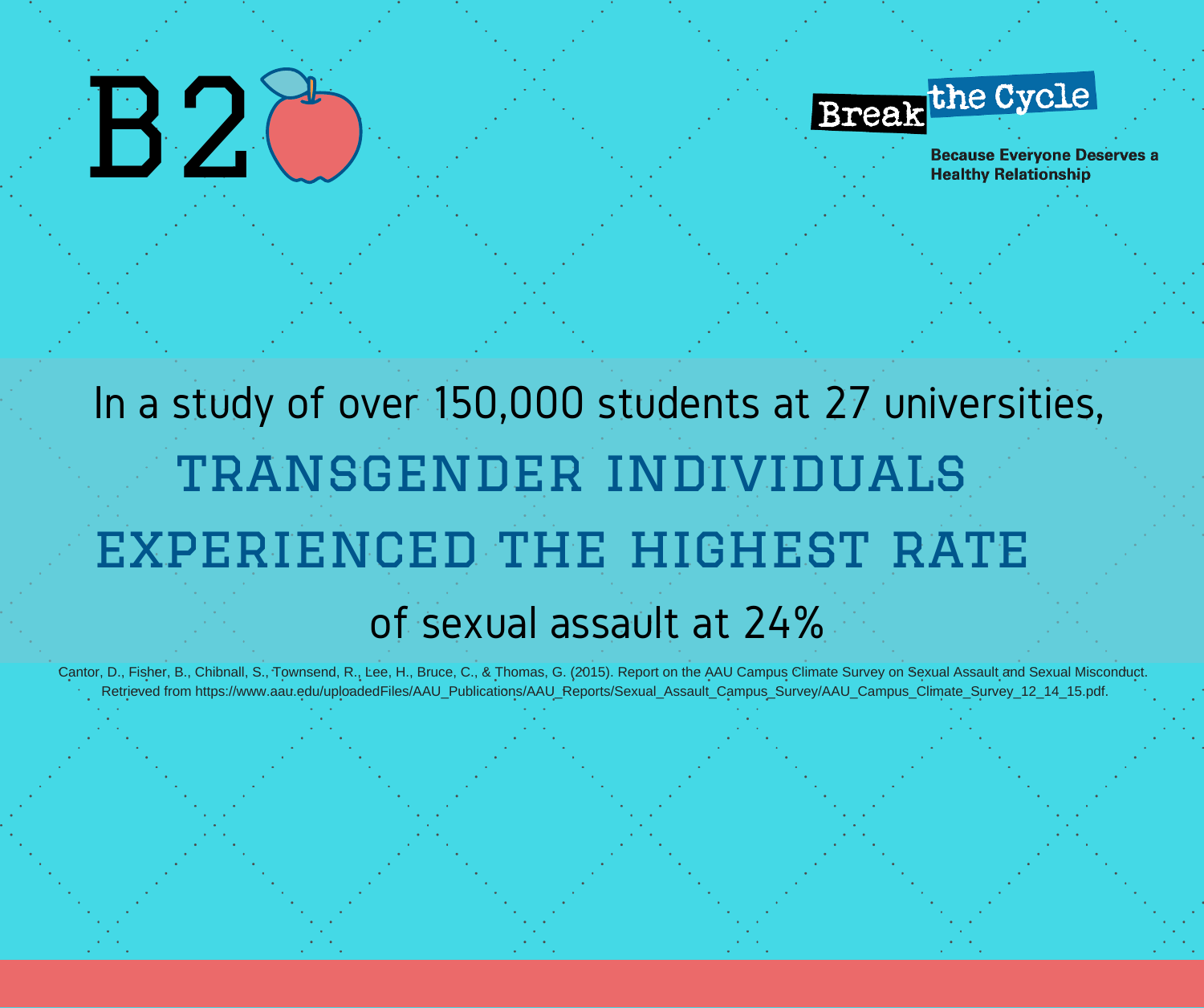



#### In a study of over 150,000 students at 27 universities, almost 16% of transgender individuals experienced controlling behavior from a partner

Cantor, D., Fisher, B., Chibnall, S., Townsend, R., Lee, H., Bruce, C., & Thomas, G. (2015). Report on the AAU Campus Climate Survey on Sexual Assault and Sexual Misconduct. Retrieved from https://www.aau.edu/uploadedFiles/AAU\_Publications/AAU\_Reports/Sexual\_Assault\_Campus\_Survey/AAU\_Campus\_Climate\_Survey\_12\_14\_15.pdf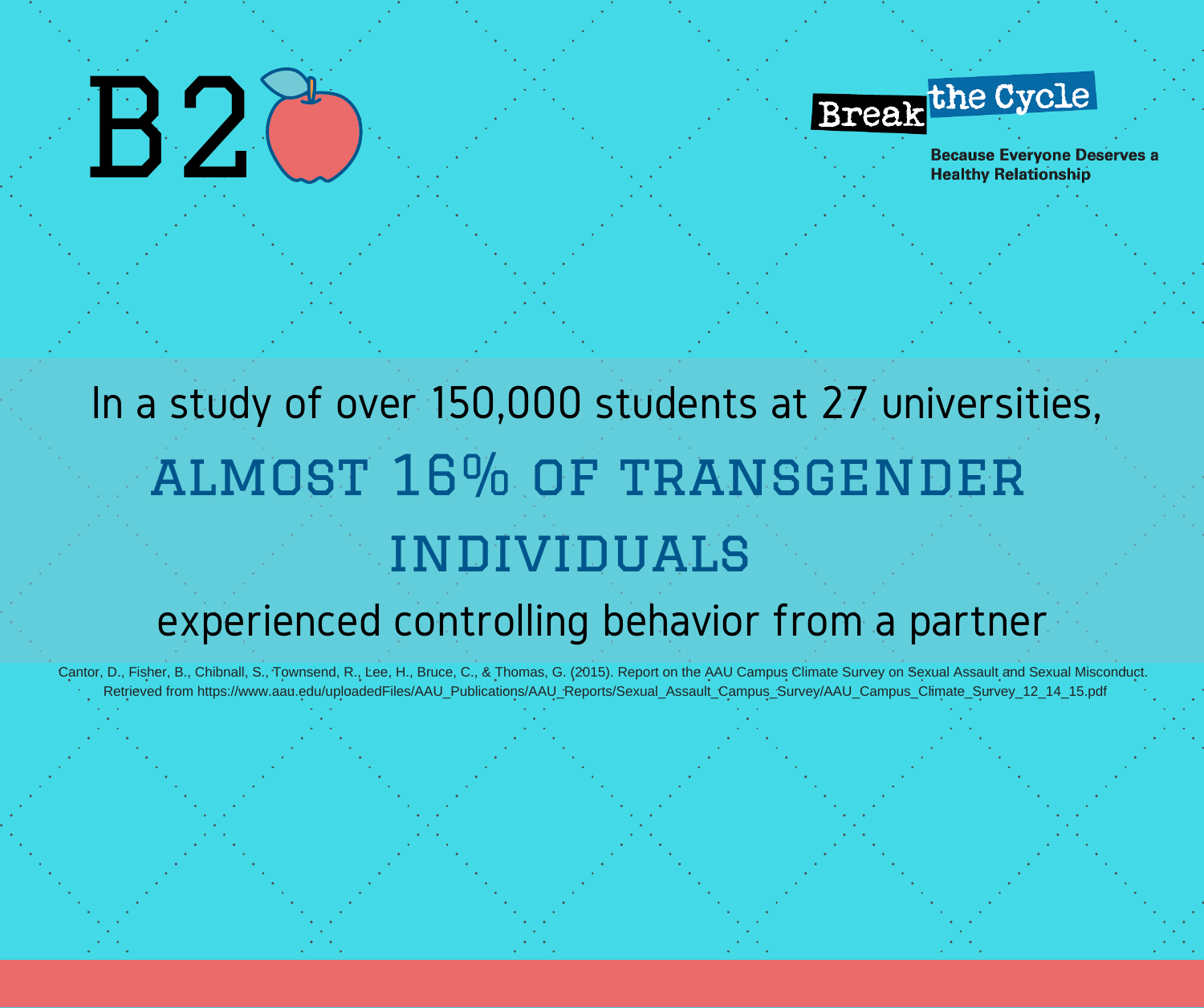



#### report considerably more sexual harassment than heterosexual students LGBTQ high school and college students

Clear, E.R., Coker, A.L., Cook-Craig, P.G., Bush, H.M., Garcia, L.S., Williams, C.M., Lewis, A.M., & Fisher, B.S. (2014). Sexual Harassment Victimization and Perpetration Among High School Students. Violence Against Women, 20, 1203-1219.

Cantor, D., Fisher, B., Chibnall, S., Townsend, R., Lee, H., Bruce, C., & Thomas, G. (2015). Report on the AAU Campus Climate Survey on Sexual Assault and Sexual Misconduct. Retrieved from https://www.aau.edu/uploadedFiles/AAU\_Publications/AAU\_Reports/Sexual\_Assault\_Campus\_Survey/AAU\_Campus\_Climate\_Survey\_12\_14\_15.pdf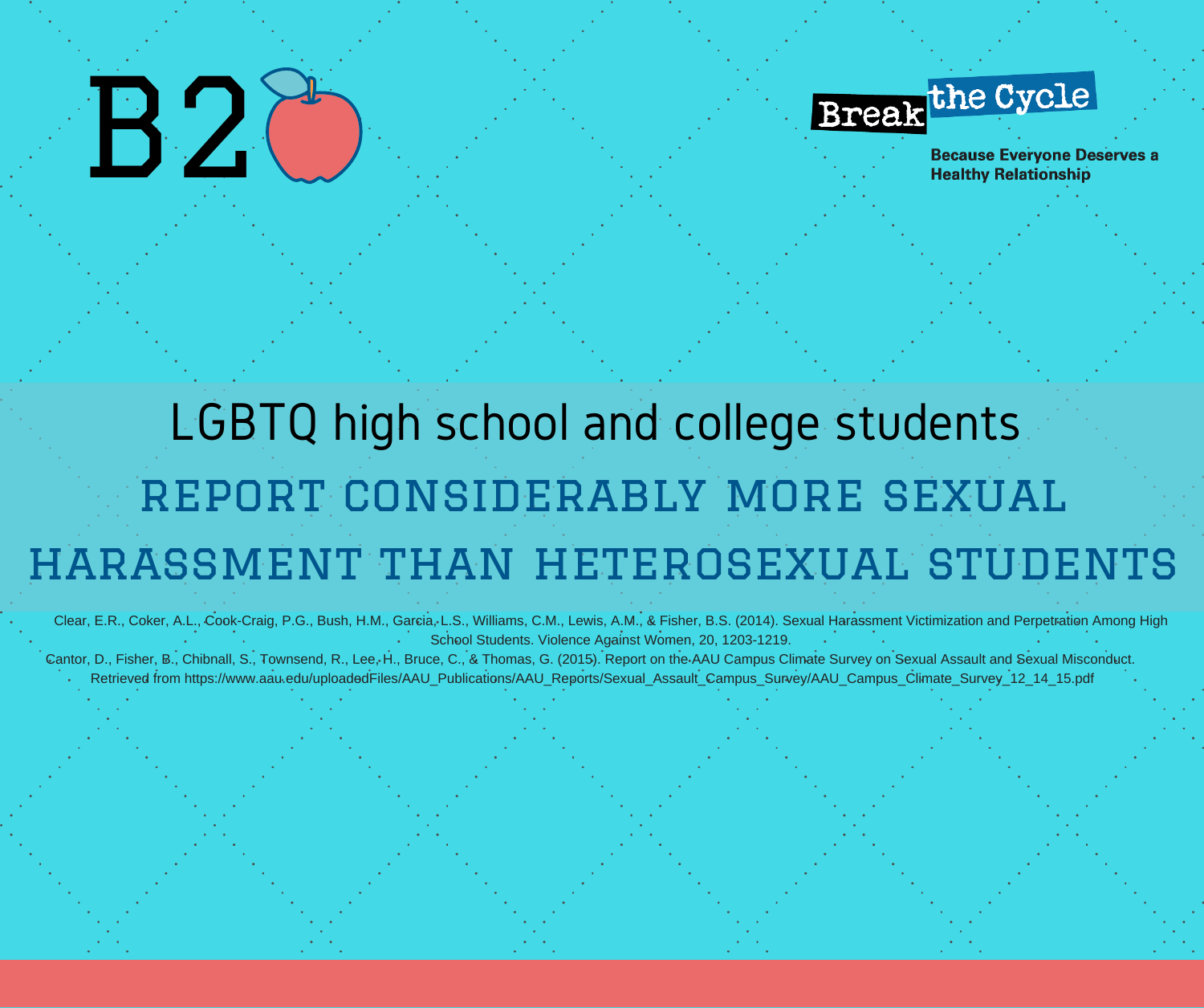



#### are at an increased risk of sexual violence on college campuses Members of the LGBTQ community

Cantor, D., Fisher, B., Chibnall, S., Townsend, R., Lee, H., Bruce, C., & Thomas, G. (2015). Report on the AAU Campus Climate Survey on Sexual Assault and Sexual Misconduct. Retrieved from https://www.aau.edu/uploadedFiles/AAU\_Publications/AAU\_Reports/Sexual\_Assault\_Campus\_Survey/AAU\_Campus\_Climate\_Survey\_12\_14\_15.pdf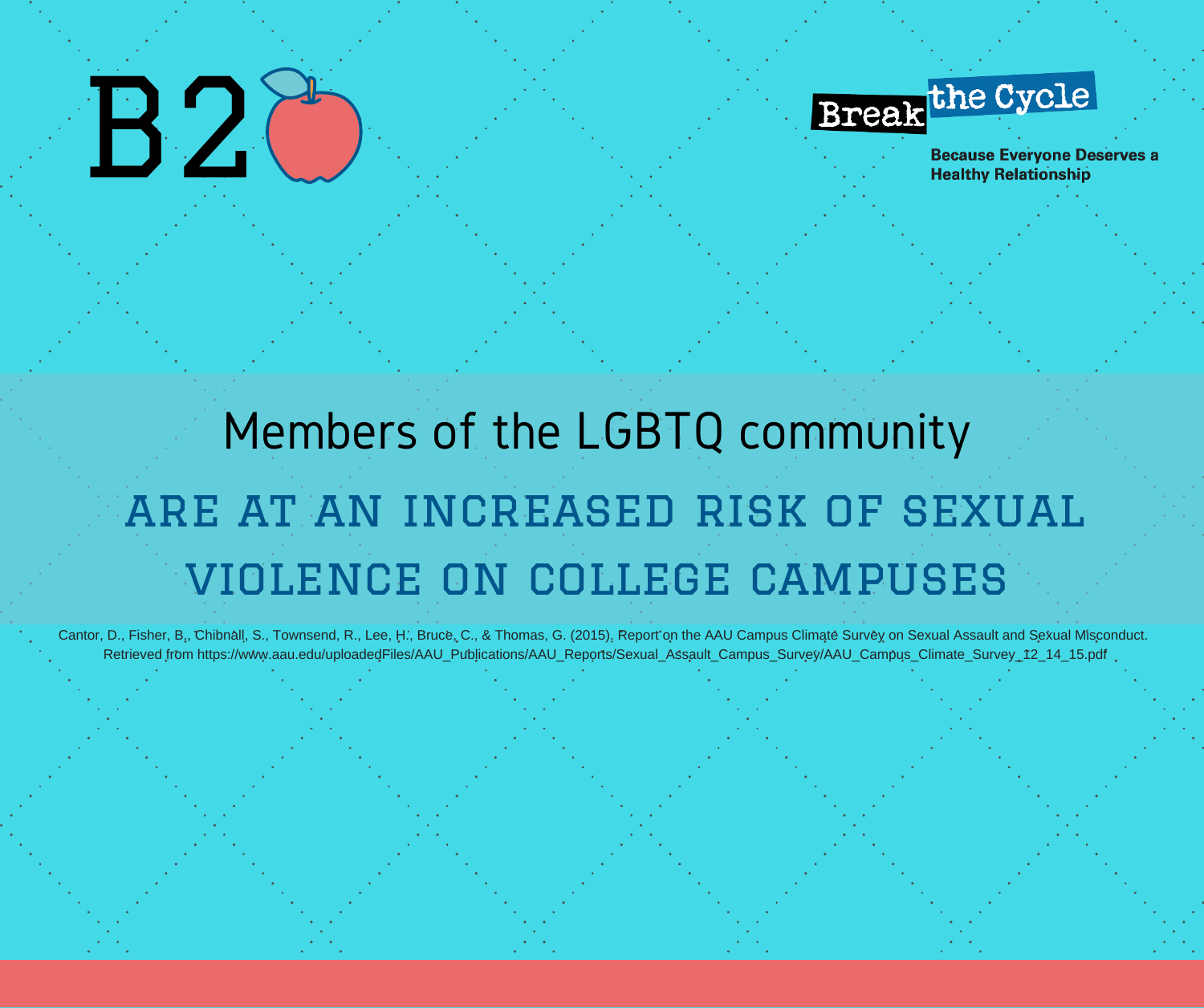



#### compared to 12.9% of heterosexual college students 30.3% of LGBTQ college students experienced physical dating violence

Edwards, K. M., Sylaska, K.M., Barry, J.E., Moynihan, M.M., Banyard, V.L., Cohn, E.S., Walsh, W.A., & Ward, S.K. (2015) Physical Dating Violence, Sexual Violence, and Unwanted Pursuit Victimization: A Comparison of Incidence Rates Among Sexual-Minority and Heterosexual College Students. Journal of Interpersonal Violence, 30, 590-600.